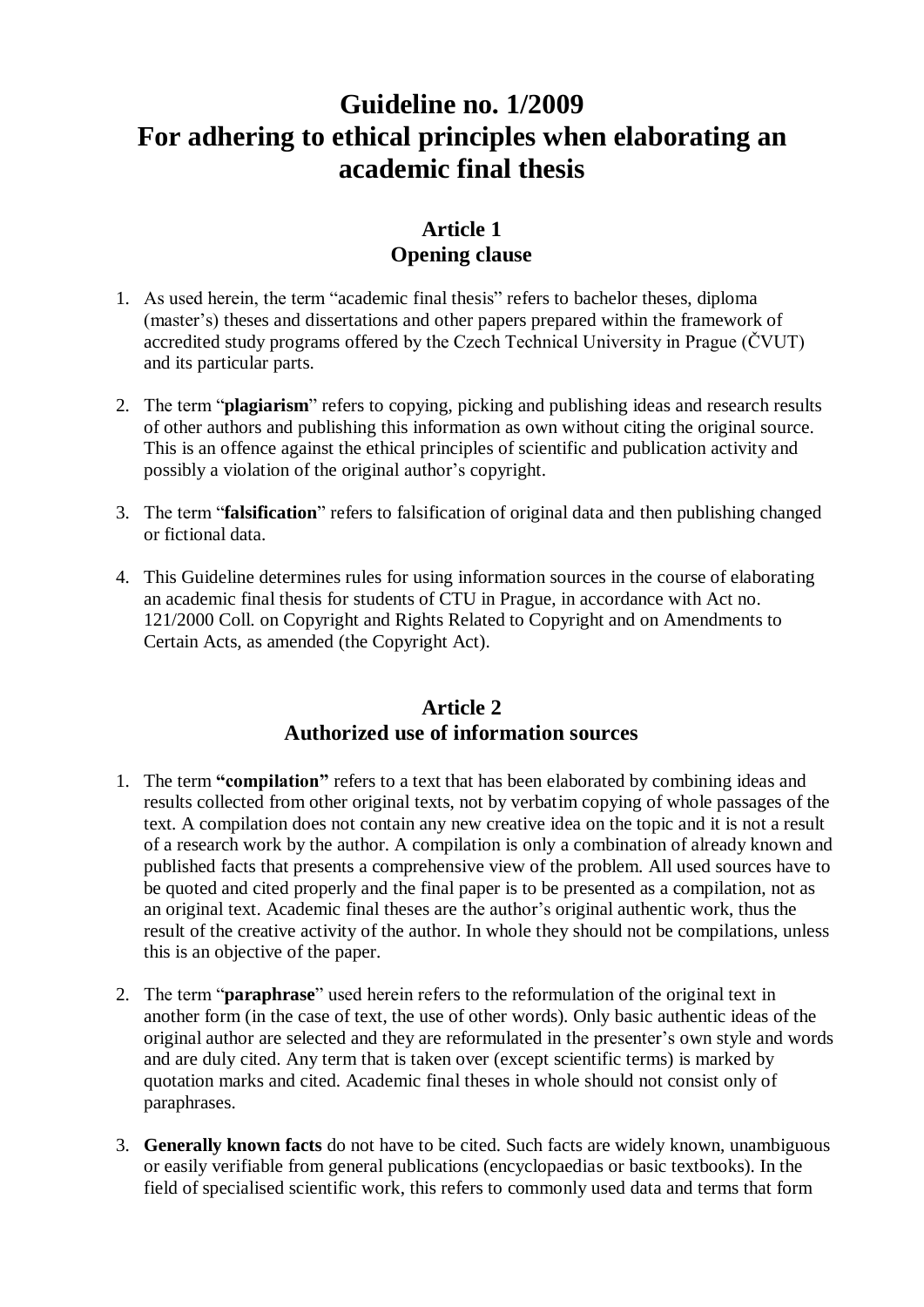the basic knowledge framework of the discipline. Examples of such facts are geographic or historical facts, equations, figures, but not the verbatim wording of definitions, mathematical theorems or physical laws. Such facts need to be marked as quotations.

# **Article 3 Author's ethics**

Author's ethics is a set of moral principles which should be adhered to when elaborating scientific texts:

- 1. Do not change or make up communicated results,
- 2. Do not appropriate the ideas and thoughts of other authors,
- 3. Respect co-authorship if the work was created by the joint creative activity of several authors, do not appropriate ideas of other members of the team,
- 4. Cite properly the authors whose ideas or texts have been used in your own text (in the event of more extensive usage of another author's work it is advisable to ask for the author's permission).

## **Article 4 Non-admissible work with information sources**

#### **1. Intentional plagiarism:**

- a) verbatim copying of the text of another author and passing it off as one's own work, without citing,
- b) taking over and publishing a text by somebody else, including unfinished texts that have not yet been presented,
- c) passing off a compilation (or a part of a compilation) as the author's own work,
- d) copying graphics without citing and referencing the original source,
- e) copying the title, structure (for example content, synopsis etc.) of someone else's text, to the extent that confusion of the texts is possible,
- f) intentional concealment of some sources that have been used,
- g) buying or downloading another person's freely accessible text and passing it off as one's own text.

#### **2. Violation of the rules of citation**

- a) not citing quoted sources, insufficient or incorrect citing,
- b) not marking verbatim quoting, or insufficient citing in the text.

## **3. Incorrect compilation**

- a) Using one or two main sources instead of synthesising a greater number of texts (this results in a subjective point of view on issues),
- b) elaborating the text by compiling verbatim passages from various sources (this is not a compilation!),
- c) failing to cite all sources that have been used.

## **4. Incorrect paraphrasing**

- a) Not citing the source of an idea that has been taken over, even if one's own words are used,
	- b) merely changing the word order or altering the terms of the original text without giving a literal quotation.

## 5. **Incorrect identification of generally known facts**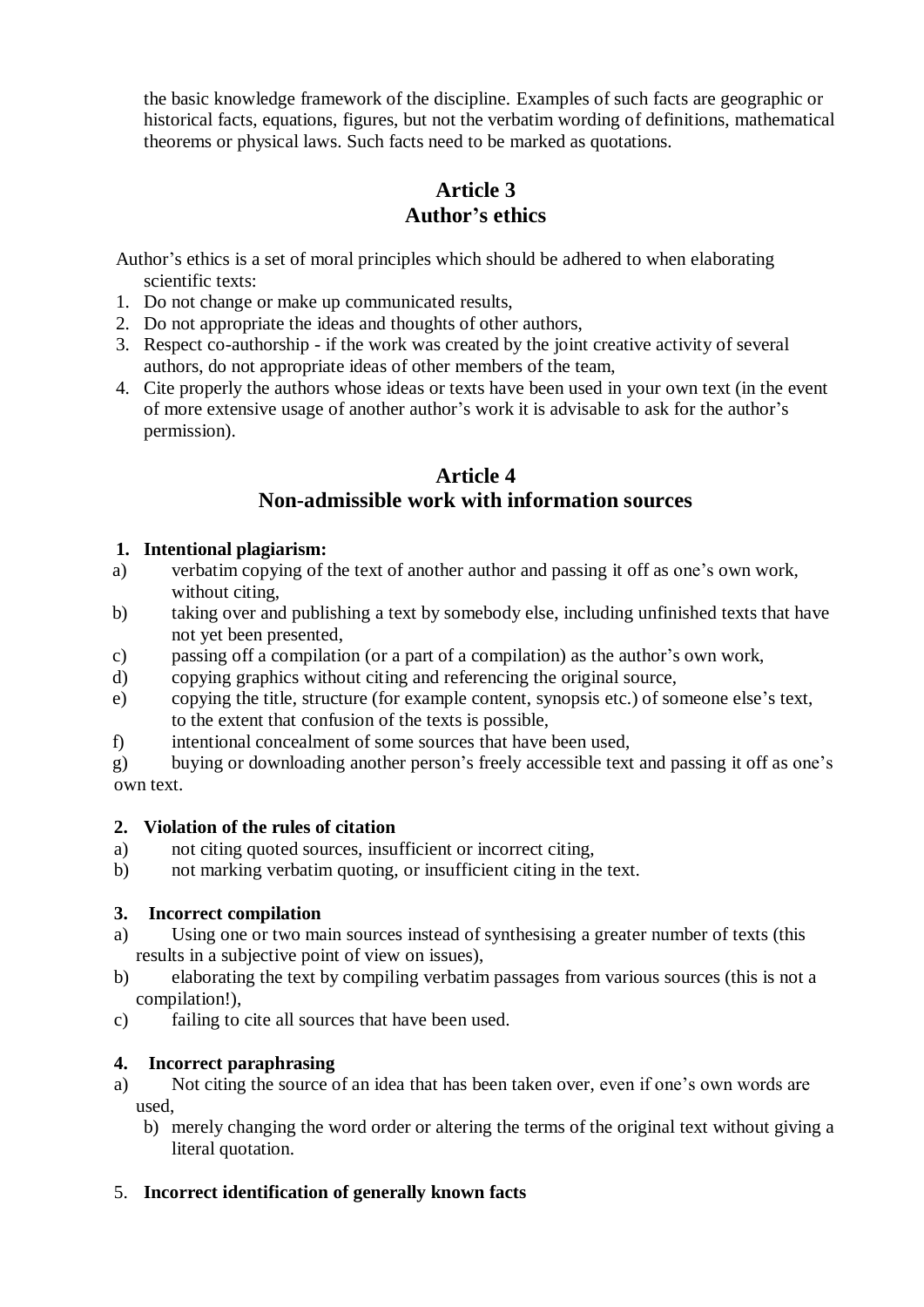Not citing the source because of incorrect identification of the text as a generally known fact.

- 6. **Re-using one's own texts** ("self-plagiarism", "auto-plagiarism") Not citing one's own texts in a new text.
- 7. **Cryptomnesia** ("hidden memory") using an idea from an unknown source, because you do not remember the source or do not have a source record and passing off the idea as the author's own.

## **Article 5 The manner of citation in academic final theses**

- 1. Every used source of all assumed ideas, data, results, conclusions, summaries and texts from all origins must be cited.
- 2. The original source should be cited, not another author's quotation of the source.
- 3. It is necessary to know all cited sources.
- 4. Quotations in the text of the work must refer to the list of references of used literature at the end of the paper work.
- 5. Copying the list of literature references from another sources without actually using the literature, is inadmissible.
- 6. References must also be attached for sources that are not easy to cite: internal and unpublished sources, key consultations and e-mails. The form of such references can be consulted with a specialist.
- 7. Assumed figures, tables, diagrams, schemes and other graphic expressions from an original source must also be cited, including their precise position in the source text.
- 8. Complete passages translated from foreign language texts and used must also be cited thoroughly.
- 9. The form of the whole thesis and the form of citation in the list of used literature and references in the text must be uniform.
- 10. The recommended form of citation in academic final thesis is presented in the manual "Jak psát vysokoškolské závěrečné práce", accessible on the CTU Central Library website (according to norm ČSN ISO 690 and ČSN ISO 690-2), unless determined otherwise by the thesis supervisor.

## **Article 6 Final provisions**

1. The following declaration must be included in every academic final thesis, on a separate page, signed and dated: "I declare that I elaborated this thesis on my own and that I mentioned all the information sources that have been used in accordance with the Guideline for adhering to ethical principles in the course of elaborating an academic final thesis".